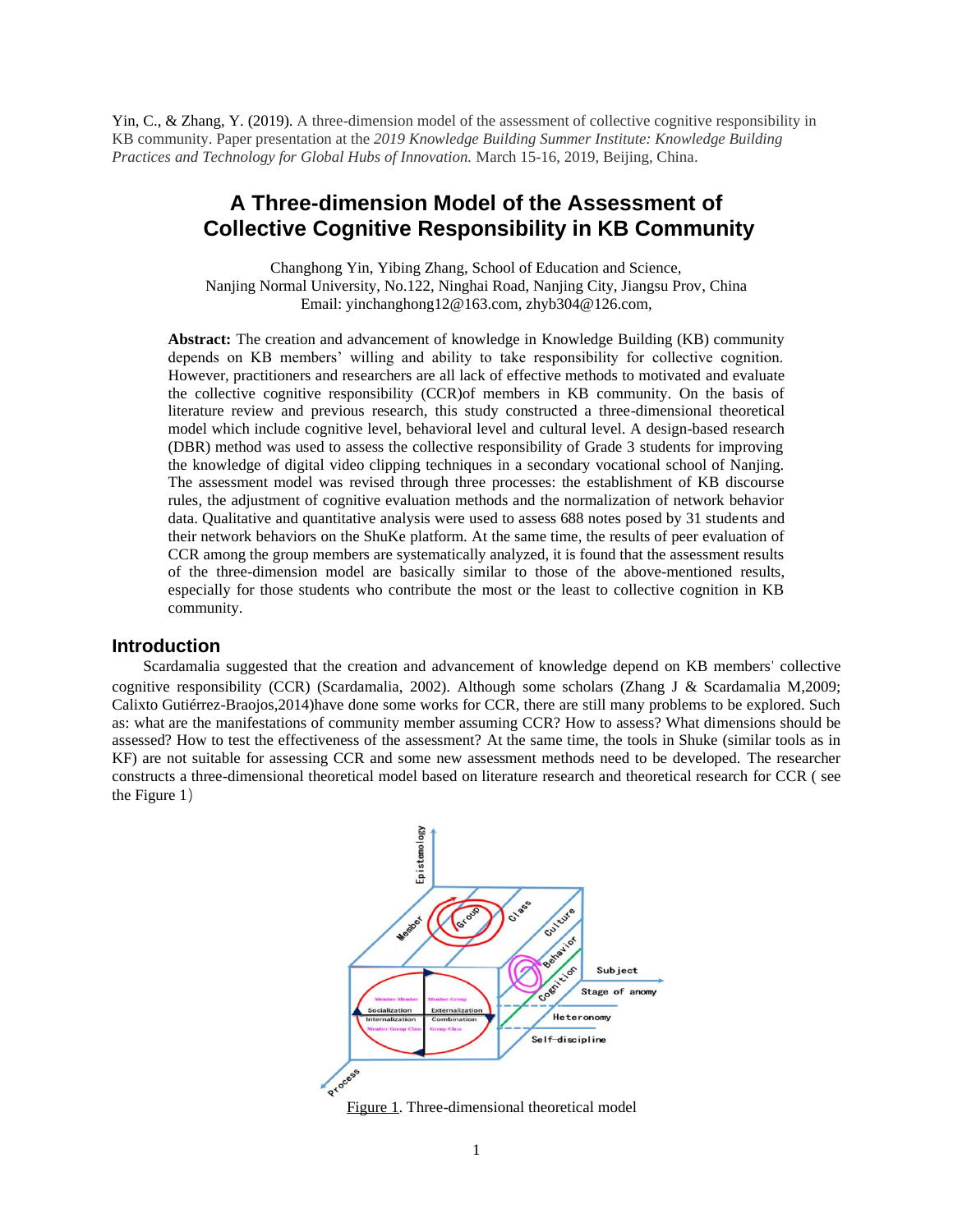## **Method**

#### **Participants**

Participants included the researcher (He is also a teacher in class) and 31 students from class 2 Grade 3 in Nanjing Xuanwu Secondary Vocational School which is carrying out teaching reform with the Knowledge Building theory. There were 13 boys and 18 girls in this class. In order to further promote the research of this project, two assistant teachers (master graduate student A and master graduate student B) majoring in KB theory from Nanjing Normal University participated in the research for collecting and recording data.

#### **Procedure**

The public discussion "Is one of the central ways that a learning community expands its knowledge" (Bielaczyc,1999). In this study, the researcher designed and adjusted the content of the course according to the teaching plan, the instructure design is shown in Figure 2, and the actual process is shown in Figure 3.



Figure 3. Problem Domain in *Shuke* platform

A design-based research (DBR) method was used to assess the collective responsibility from cultrue, behavior and congnition in this paper, the iterative process is as following.

#### Cultural Dimension

1 week (Beginning): The teacher introduces ShuKe to the students and they are very interested in posting their ideas in ShuKe.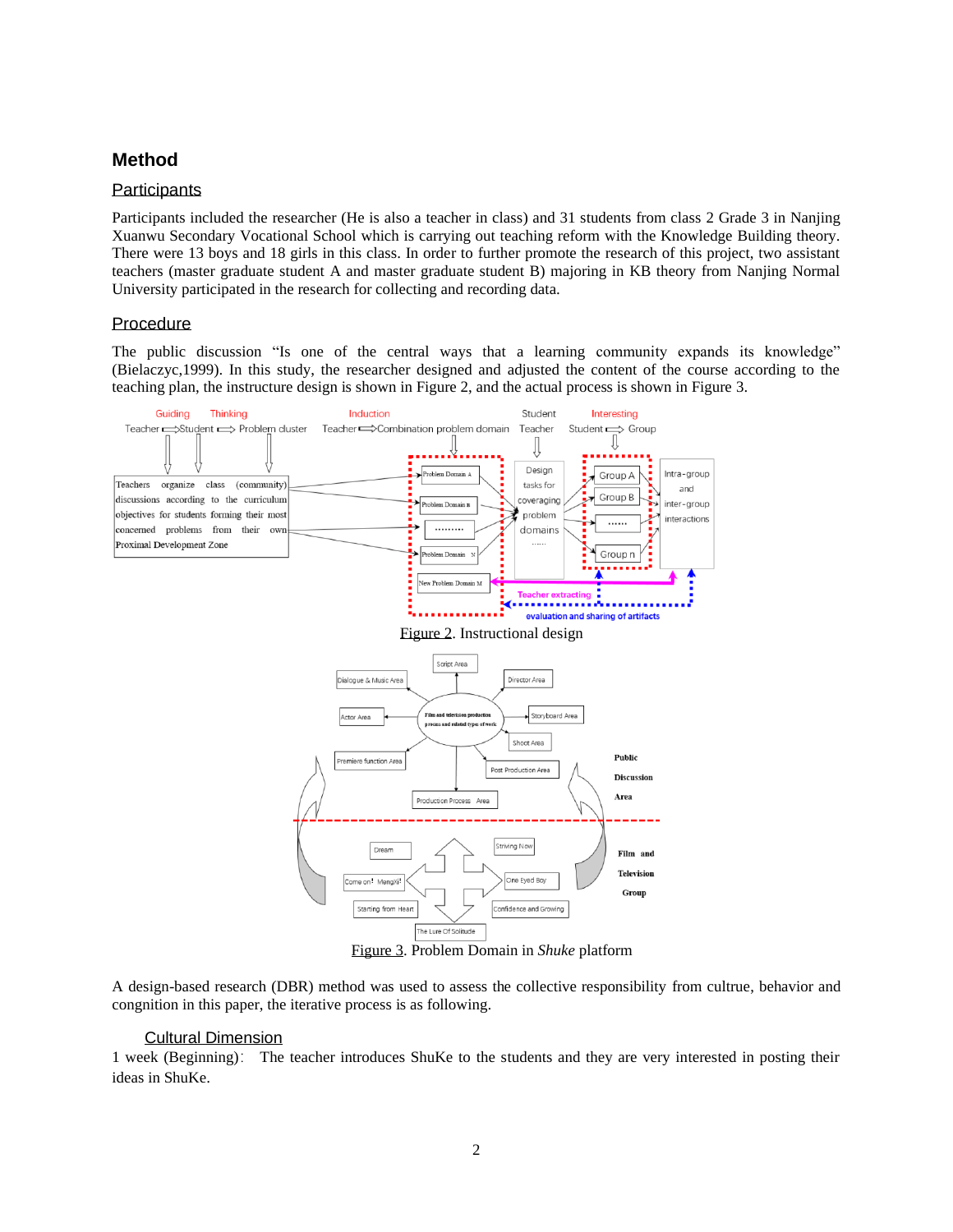2-3 weeks (Stage of anomy): Students voluntarily post their ideas without any criterions and requirements, and only a few students post their ideas in ShuKe with the disappearance of curiosity.

4-5 weeks (Heteronomy): In order to enhance students' participation, the teacher requires each student to post at least a note and build on a note in shuke. Although the number of ideas has increased, many of them are meaningless responses such as your idea is very important, your idea as the same mine and so on.

6-9 weeks (Formation rules): Through knowledge building circle and knowledge building poster, knowledge building rules and the knowledge building culture is gradually formed.

#### Behavioral Dimension

The commonly methods of evaluating CCR adopted by researchers are quantitative statistics of community members' network behavior.

10-11 weeks: the researcher mainly uses the tool of Contribution rate in ShuKe to assess members' network behavior. However, these statistics are based on time and not separately calculated members' CCR in the specific problem areas. How to solve this problem?

12-13 weeks: This study constructs the member activity index (MAI) for assessing community members' CCR referring to Activity Index formula (J.D. Frame, 1977 ).

MAI= NMF/NMC NAMF/NAMC

MAI: Member Active Index

NMF: The number of notes posted by member A in Field K

NMC: The number of notes posted by member A in Community

NAMF: The number of notes posted by all members in Field K

NAMC: The number of notes posted by all members in Community

#### Cognitive Dimension

The commonly methods of evaluating members' CCR by researchers are the online discourse analysis by evaluating the epistemic levels of students' inquiry and explanation. (Eddy Y.C. Lee, Carol K.K. Chan & Jan van Aalst,2006). However, there are also some ideas are declarative descriptions shown in Figure 4 and Figure 5, not questions or answering questions.



According to Piaget's theory of Genetic Epistemology, the author constructs a cognitive depth model (see Figure 6 ) referring to Biggs' SOLO (Structure of Observed Learning Outcomes,1982) model and Webb's DOK (Depth of Knowledge, 2002) model for assessing these declarative descriptions.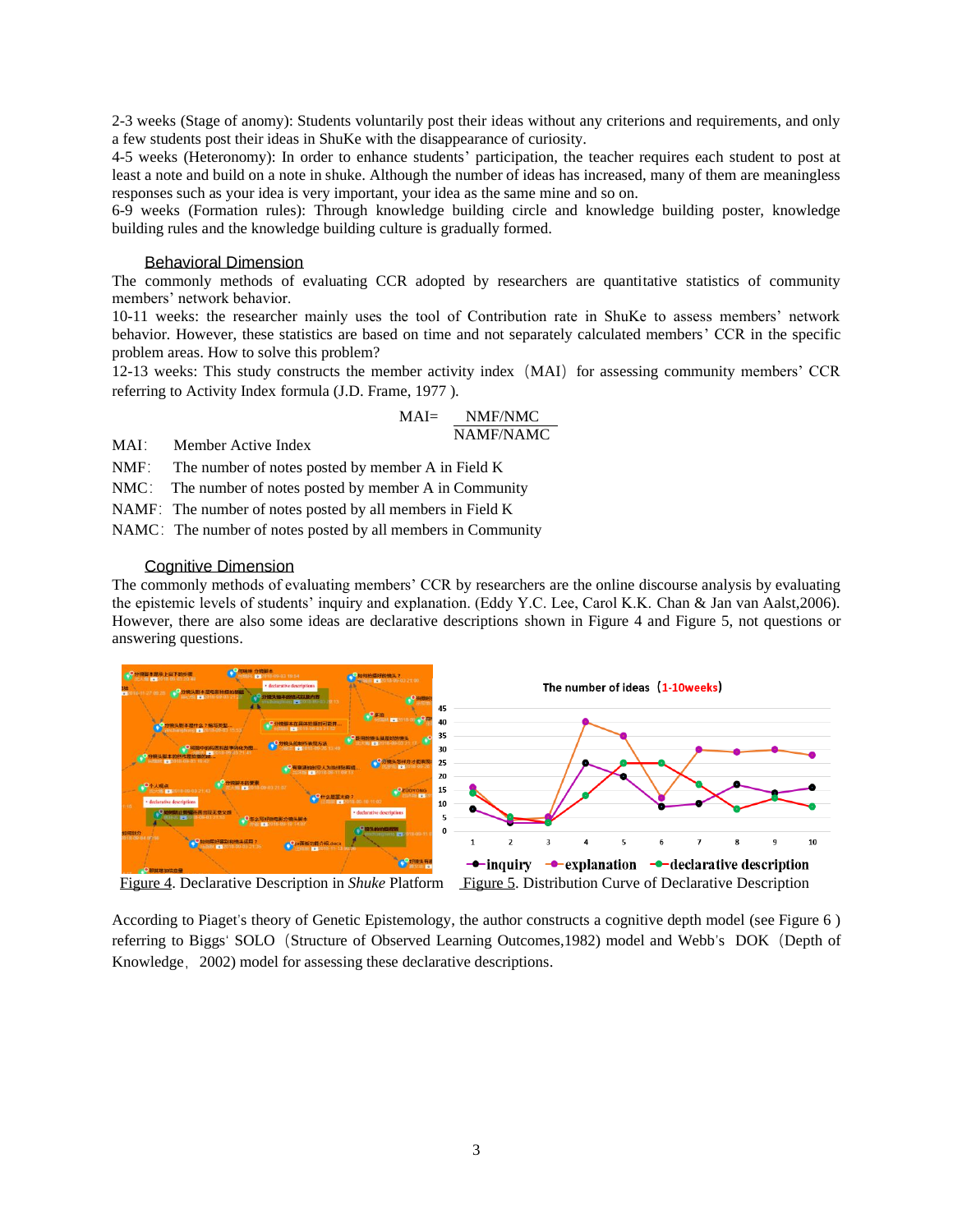

### Peer evaluation

 How to test the effectiveness of the assessment model? The peer evaluation was used in this study. It can promote members' responsibilities and learning motivation (Race,1998). At the same time, the teacher's evaluation is considered for avoiding reciprocal effect. The paper constructs a formula for Peer Evaluation Score According to Strabo's peer rating method (Strabo,2010):

 $PES = (\sum_{i=1}^{n} PES - MAS - MIS)/((n-2)*0.6 + TES*0.4)$ N: Number of Community Member PES: Peer Evaluation Score AES: Average Evaluation Score MAS: Maximum Score of peer evaluation MIS: Minimum Score of peer evaluation TES: Teacher Evaluation Score

#### **Coding**

In this research, both cognitive depth and peer evaluation were coded according to the evaluation criteria. The Rating Scheme for Cognitive Depth is shown in table1 and the coding of cognitive depth is shown in table 2.

| Rating                      | Description | Content Explanation                                                                                                                                                                       |  |  |
|-----------------------------|-------------|-------------------------------------------------------------------------------------------------------------------------------------------------------------------------------------------|--|--|
|                             | Restatement | Give opinion without evidence or elaboration; repeat or simply restate a fact or a<br>statement that has been made, cut and paste is used rather than making their own<br>interpretation. |  |  |
| $\mathcal{D}_{\mathcal{L}}$ | Overview    | Give factual information and general description; give a brief summary; responses<br>are usually centered on facts and topics.                                                            |  |  |
| 3                           | Abstract    | Can make a summary of the problem and different ideas, make a reasoning based<br>on relevant information.                                                                                 |  |  |
| $\overline{4}$              | Retrospect  | Make assertions supported with explanation, evidence and relevant examples.                                                                                                               |  |  |
| .5                          | Amend       | Adjust and Correct one's ideas and concept according to others ideas.                                                                                                                     |  |  |
| 6                           | Restructure | Synthesize different points of views and make a 'rise-above' summary.                                                                                                                     |  |  |
|                             | Transfer    | Can analyze problems in depth, explain problems from a theoretical level, and<br>propose the solutions to the other related problems.                                                     |  |  |

Table 1: The Rating Scheme for Cognitive Depth

Table 2: Coding of Cognitive Depth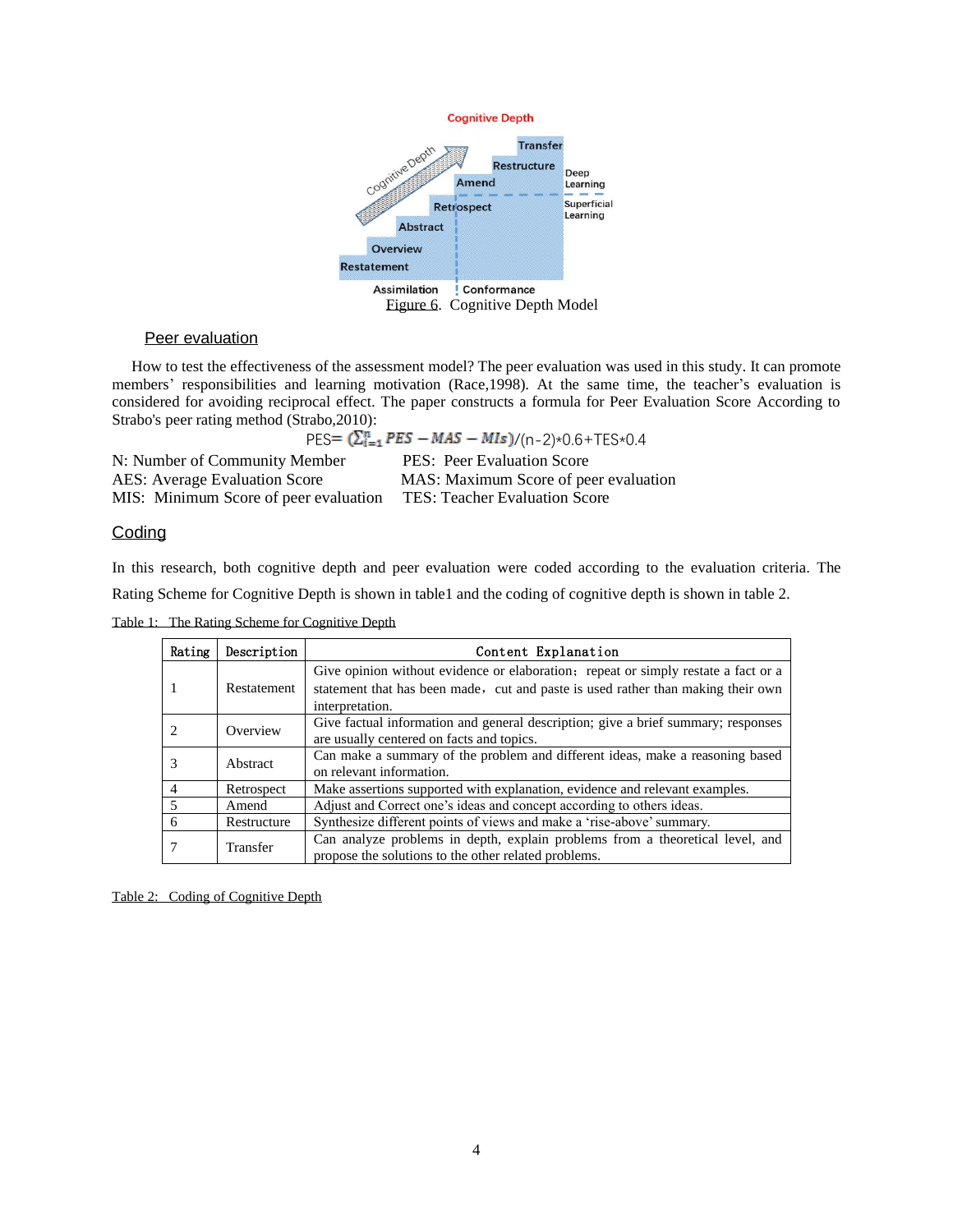| Student ID | <b>DATE</b>  | Title                                                                                                                                                                                                                                                                                                            | Ideas                                                                                                                                                                                                                                                                                                                                                                                                                                                                                                                                                                                                                                                                      | cognitive depth |
|------------|--------------|------------------------------------------------------------------------------------------------------------------------------------------------------------------------------------------------------------------------------------------------------------------------------------------------------------------|----------------------------------------------------------------------------------------------------------------------------------------------------------------------------------------------------------------------------------------------------------------------------------------------------------------------------------------------------------------------------------------------------------------------------------------------------------------------------------------------------------------------------------------------------------------------------------------------------------------------------------------------------------------------------|-----------------|
| 12         | September 26 | Script<br>evaluation                                                                                                                                                                                                                                                                                             | I see a lot of psychological state in the script of Come On Mengxi. The script is<br>different from the novel. The script language needs to be expressed by dialogue,<br>voiceover, body language. The psychological state appears in the script. After<br>shooting, the audience may not understand it, or some other questions. There is also<br>a little use of punctuation in the script, the script is for actors, directors to see,<br>improper use of punctuation will make people unable to understand, or do not<br>understand, read more laboriously. The above is for reference only.                                                                           | 4               |
| 18         | September 3  | Screenwriter                                                                                                                                                                                                                                                                                                     | Screenwriter are mainly responsible for the plot of a movie and the actor's lines. In<br>addition to these, they can also recommend actors to directors or give advice to actors<br>according to the needs of their own plots. Writers are the creators of scripts and literary<br>writings. They mainly complete the overall design of programs in the form of written<br>expressions. They can either create original stories or adapt existing stories. Generally,<br>after a good script is created, the script will be submitted to the director for<br>examination. If it fails to pass the examination, the script can be re-created together<br>with the director. | 2               |
| 14         | September 26 | Storyboard                                                                                                                                                                                                                                                                                                       | Storyboard is the concrete implementation of the director's ideas, which can be well<br>represented by drawing or writing.                                                                                                                                                                                                                                                                                                                                                                                                                                                                                                                                                 | 3               |
| 29         | September 26 | The language of the script includes two aspects: dialogue and stage direction. The<br>Script<br>dialogue are what the actor say in the play, including dialogue, monologue and<br>narration. The dialogue in this play is very few, not very complete, monologue,<br>language<br>narration is not very specific. |                                                                                                                                                                                                                                                                                                                                                                                                                                                                                                                                                                                                                                                                            | 3               |
| 10         | September 26 | The Soul of<br>clipping                                                                                                                                                                                                                                                                                          | Digital media is the use of visual information, the so-called soul is the author's ideas<br>and creativity. Montage is just a technique. This technique is the experience of<br>generations of editors. Only by expressing your creativity skillfully can you create<br>soul-like editing.                                                                                                                                                                                                                                                                                                                                                                                 | 2               |

All students' ideas were scored by the author, and a second rater independently scored 30% of the sample according to the rating scheme for cognitive depth. The inter-rater reliability of cognitive depth was .86 based on Pearson Correlation. The peer evaluation of community members's CCR is carried out from five dimensions (see the table 3) through questionnaire in *Shuke* platform.

| Table 3: Peer Rating Dimension and Rating Scheme |  |  |
|--------------------------------------------------|--|--|
|                                                  |  |  |

| Sequence Number | Dimension                                                        | Score     |
|-----------------|------------------------------------------------------------------|-----------|
|                 | Involvement in group discussions                                 | 5 4 3 2 1 |
|                 | Contribution to data retrieval and collation                     | 5 4 3 2 1 |
|                 | Contributions to the organization and coordination of team tasks | 54321     |
|                 | Contribution to idea diversity                                   | 5 4 3 2 1 |
|                 | Contribution to Group Reflection and Works Revision              | 5 4 3 2 1 |

### **Result**

After the comparative analysis of students' cognitive depth, activity index and peer rating results, the distribution curves are shown in figure7 to 9.

Figure 7. Distribution Curve of Average Active index Figure 8. Distribution Curve of Cognitive Depth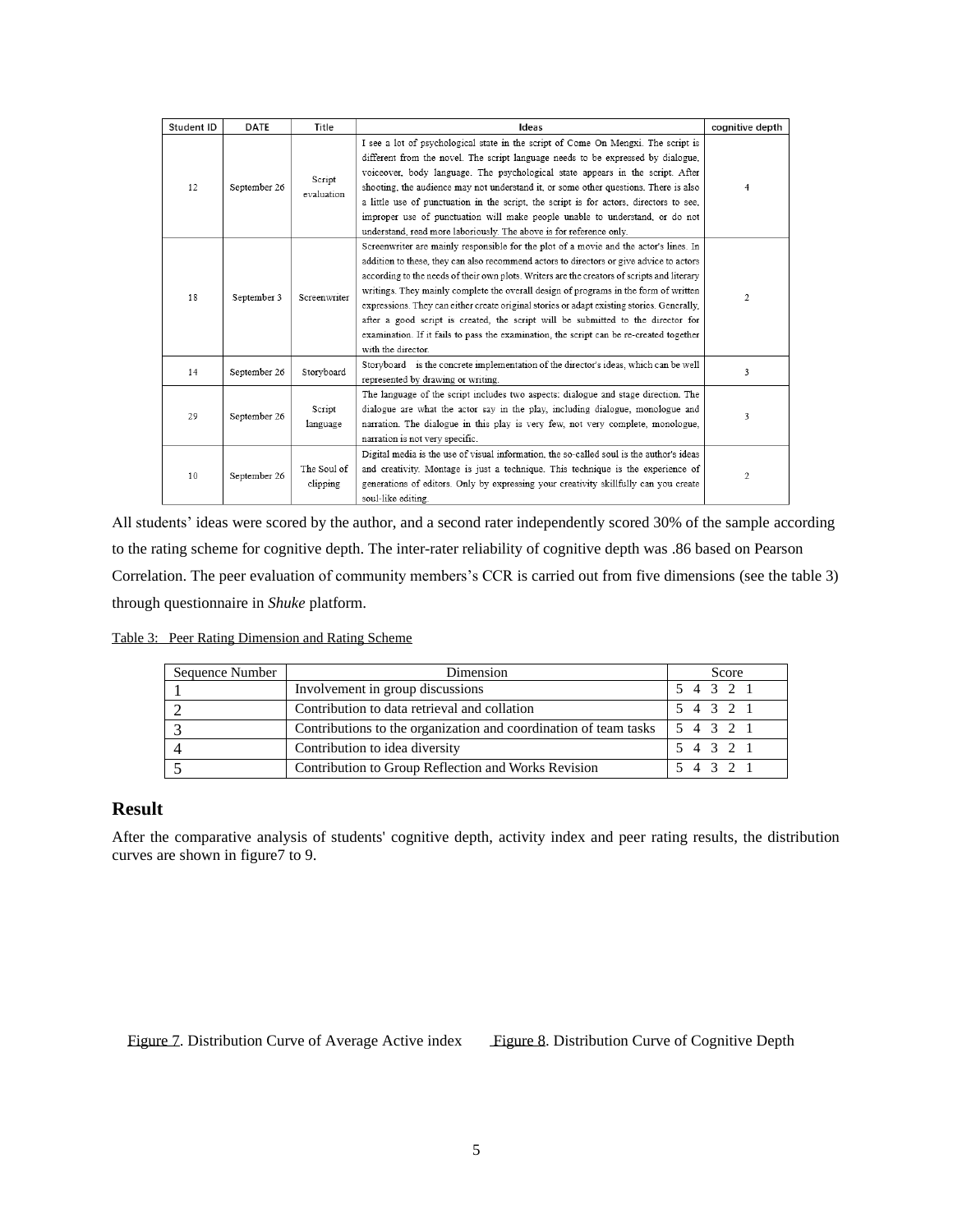#### Figure 9. Distribution Curve of Average Peer Evaluation Score

By comparison, we can find that the results of Activity Index and Cognitive Depth evaluation are basically consistent with those of peers' evaluation, especially for those students who contribute the most or the least CCR in KB community (see the table4). In view of the above data findings, the MAI and the Rating Scheme for Congnitive Depth can be used to assess members' assuming collective responsibility in a specific problem domain.

Table 4: Peer Rating Dimension and Rating Scheme

| Score                  | Peak                                  | Trough                 |
|------------------------|---------------------------------------|------------------------|
| <b>MAI</b> Score       | 4,7,10,11,14,17,20,23,26,28,31        | 3,6,8,9,19,21,24,27,30 |
| Congnitive Depth Score | 8, 10, 12, 14, 16, 20, 23, 26, 29, 30 | 3,6,9,19,21,24,27,31   |
| Peer evalution Score   | 2,4,7,10,14,16,19,23,26.29.30         | 3.9.19.21.24           |

### **Discussion**

This study only evaluates CCR in behavioral dimension and cognitive dimension, but lacks cultural dimension. In order to test the validity of the evaluation model and method, the three-dimension model of the CCR Assessment should be adopted in more rounds of teaching practice.

### **Next Steps**

The researcher will use the word segmentation tools to segment students' ideas in each problem domain, and build the Radar Map of keywords to count the distribution of keywords for measuring the members' CCR in the corresponding problem domain in the future research. On the other hand, how to construct an assessment method of evaluation KB culture will be the focus of follow-up research.

### **References**

- Strijbos J.W, Sluijsmans D.(2010).Unravelling peer assessment: Methodological, functional, and conceptual developments. *Learning & Instruction*,4,265-269.
- Frame J.D. (1997).Mainstream research in Latin America and the Caribbean. *Interciencia*, 2(3),143–148.
- Biggs J.B, Kevin F, Colls. (1982).Evaluating the Quality of Learning. *The SOLO Taxonomy (Structure of the Observed Learning Outcome)*. New York: Academic Press.
- Webb N.(2002). Depth-of-Knowledge Levels for Four Content Areas. Madison: Wisconsin Center for Educational Research.
- Zhang J, Scardamalia M, Reeve, et al.(2009). Designs for Collective Cognitive Responsibility in Knowledge-Building Communities. *Journal of the Learning Sciences*,18(1),7-44.
- Eddy Y.C. Lee , Carol K.K. Chan , Jan van Aalst.(2006). Students assessing their own collaborative knowledge building. *International Journal of Computer-Supported Collaborative Learning*, 1(2),277-307.
- Scardamalia M. Collective Cognitive Responsibility for the Advancement of Knowledge.In Bereiter C(Ed.),*Liberal education in a knowledge society*(pp. 67-98). Chicago: Open Court.
- Bielaczyc K, Collins A.(1999). Learning communities in classrooms: A reconceptualization of educational practice. In Charles M (Ed.), *Instructional-design Theories and Models: A New Paradigm of Instructional Theory*(pp. 269-292). Lawrence Erlbaum.